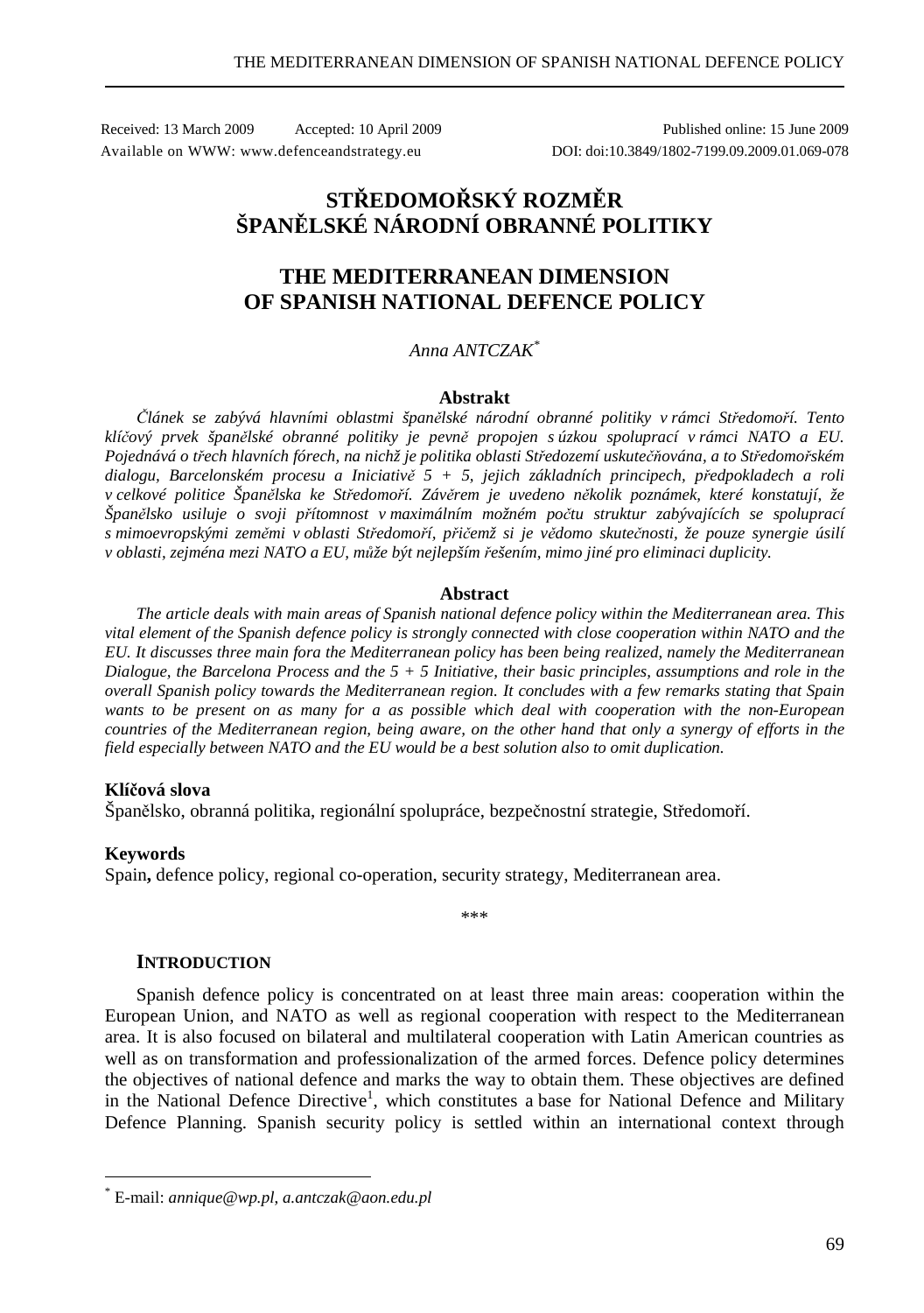Spanish presence in international organizations, participation in peace-keeping operations, and maintaining proper relations with the countries that Spain signed agreements with.

The National Defence Directive was signed by the prime minister on 30 December 2008 and it is a document in which the government defines the objectives of national defence and exposes general methods to obtain them. At the beginning of the XXI century, strategic scenario is marked by the appearance of new risks and threats to international peace, stability, and security, which is why every country, then also Spain, had to adapt to the new environment. In case of security and defence, Europe is the priority area for Spain, and the country perceives the European Security and Defence Policy to be an appropriate tool to develop its national security within. This priority goes along with the transatlantic relations, which should be strong and balanced. There is one more direction of preference for Spain, namely – Latin America. Spain intensifies bilateral relations and military cooperation with Latin American countries and supports regional initiatives aiming at strengthening multilateral cooperation between the Latin American Community countries. However, the Mediterranean area is of special interest for Spain, which supports firmly all multilateral initiatives within the European Union, NATO and the Organization for Security and Cooperation in Europe in the field.

For Spain, it is important that all these organizations are properly coordinated and that their actions are really complementary, so that they form a framework of institutions which enforce each other. The last one is extremely important as far as the Mediterranean area is concerned. Spain believes that only effective cooperation on as many fields and arenas as possible is able to give rational results as far as the Mediterranean dimension is concerned. Spanish defence policy is supposed to develop mainly in the direction of supporting the European Security and Defence Policy (which was expressed by Spanish agreement with the Helsinki Headline Goal 2010), especially with respect to the Mediterranean dimension.

Spain is in a way a border state of the EU which is even sometimes called "door to Africa" or "bridge to Latin America". In the context of the first one, its foreign and defence policy, directed at neighbouring countries from south-west part of the Mediterranean Sea area is very active in bilateral relations especially with Morocco, Algeria and Tunisia as well as in international initiatives of the EU (Barcelona Process) and NATO (Mediterranean Dialogue). Spain also supported the process of shaping and adapting the European Neighbourhood Policy, even though it had many hesitations about it. They were mainly connected with the Spanish concern about diminishing the importance of the Mediterranean Partnership in favour of the East Europe. Spanish defence policy in the Mediterranean region does not possess untypical or exceptional characteristics, but it is permanently a part of Spanish defence policy. Spain supports the vision of its allies with respect to the region of the Mediterranean Sea, which is perceived as an area of great strategic importance. It is treated as a priority by Spain, as it has always been a traditional area of interest of Spanish activity in the field of defence. Mediterranean defence policy of Spain is generally set in multilateral context directed at cooperation with the EU, NATO, OSCE and the  $5+5$  Initiative<sup>2</sup> that Spain signed with 9 other countries from the northern and southern coast of the Mediterranean Sea. Spain treats this policy with a very high level of compromise, which is reflected by Spanish presence in the Middle East<sup>3</sup>. Moreover, Spain supports strongly all initiatives in the Mediterranean region, paying special attention to the Barcelona Process of the European Union and the Mediterranean Dialogue of NATO. Such national interest of Spain in the region is dictated by Spain's intent to create new initiatives that would fit the scenario and enforce it, which is the case with respect to the  $5+5$  Initiative<sup>4</sup>, established in 2004 in Paris in order to develop multilateral cooperation directed at security in the western part of the Mediterranean.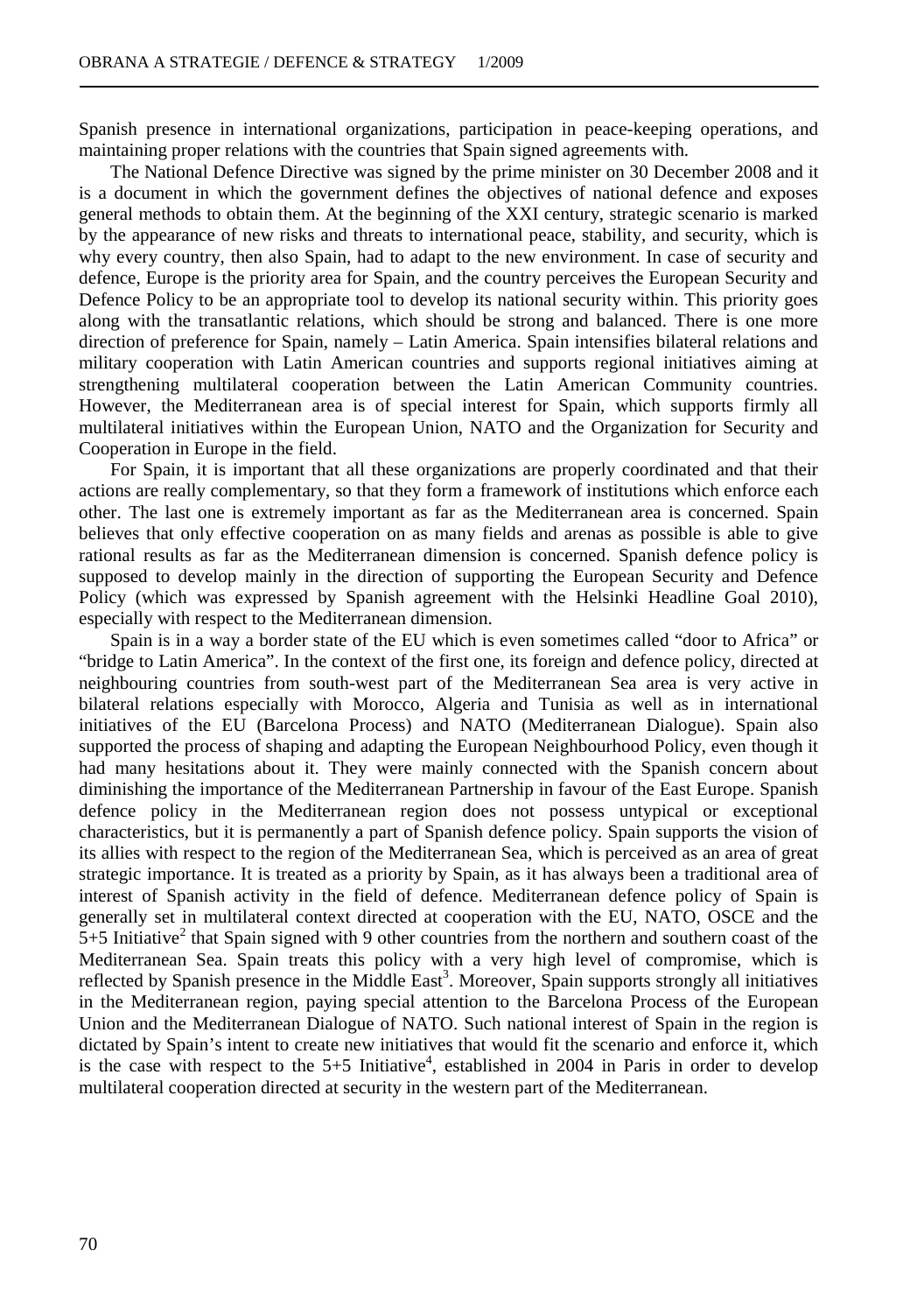## **MEDITERRANEAN DIALOGUE**

Spain aims at participating actively in the initiatives of transformed and enlarged NATO, especially in the Prague Capabilities Commitment (PCC) and in NATO Response Force (NRF), and finally, at participating in conflict prevention and crisis management operations. Since the end of the Cold War, Spain (as well as Italy) was promoting the Mediterranean Initiative, as it felt that this area was neglected due to the Alliance's interest and focus on the East. Originally, Spain's aim was to force as much as involvement of the International Staff in planning, the participation of the Political Committee in the discussion with the Mediterranean partner countries, and inclusion of Algeria (in the program from 2000) in the dialogue. It also wanted to establish a PfP-like cooperation, including joint military exercises. All these efforts were directed at as close cooperation in many fields as possible to somehow attract these countries with the NATO-like thinking, so they could feel safer having some bounds with NATO and prospects of sharing its priorities in the future<sup>5</sup>. Due to former colonial dependences, Spain was also a strong advocate of inclusion of Mauritania into the Dialogue. Spain was also in favour of the Partnership for the Mediterranean (PfM) concept, which would give the region similar priority treatment as it was given to the East through the PfP program and a greater chance for success at the same time (more funds, more engagement etc.). Military cooperation, on the other hand, is perceived as a useful way of building long-term trust (basing on common experience and possible of learning from the NATO member states, which tightens bounds between the countries) and minimizing harmful overlap between NATO's and other initiatives in the region. Due to great importance of stabilization in the Mediterranean region, Spain has been supporting political dialogue with the non-NATO countries in this area since 1994. In 1994, with Spanish initiative, NATO began so called Mediterranean Dialogue with allied countries<sup>6</sup> from the south coast to contribute to security and stability in this region.

As a result of the 11 September 2001 terrorist attacks in the United States, deployment for Operation Active Endeavour began – an anti-terrorism mission that consists of patrolling the Mediterranean to control maritime traffic. On 4 February 2003, NATO extended the operation area and began to monitor vessels passing through the Straits of Gibraltar in an attempt to prevent terrorist threats, and in March 2004 it was further extended to cover the entire Mediterranean<sup>7</sup>. Moreover, since the events of the 11 September 2001 in the USA and the Afghan and Iraqi campaigns, the potential geographic space for security cooperation between NATO and Dialogue countries has expanded eastward all the way to Afghanistan and possibly beyond<sup>8</sup>. The overall situation suggests moving the Dialogue forward to practical cooperation in a wide range of new areas including the following:

- combating terrorism;
- combating weapon of mass destruction proliferation;
- disaster relief and humanitarian response missions;
- demining operations;
- peacekeeping operations;
- joint media operations;
- building regional infrastructure.

Together with other southern European countries, especially Italy, Spain noted the rise of new regional security dilemmas and their possible effect on European and Alliance's security. Due to the pressures of Spain and other European Mediterranean countries, NATO decided at the meeting of the North Atlantic Council in December 2005 "to establish contacts, on a case-by-case basis, between the Alliance and Mediterranean non-member countries with a view to contributing to the strengthening of regional stability"<sup>9</sup>. Thus, it should not be surprising that the National Defence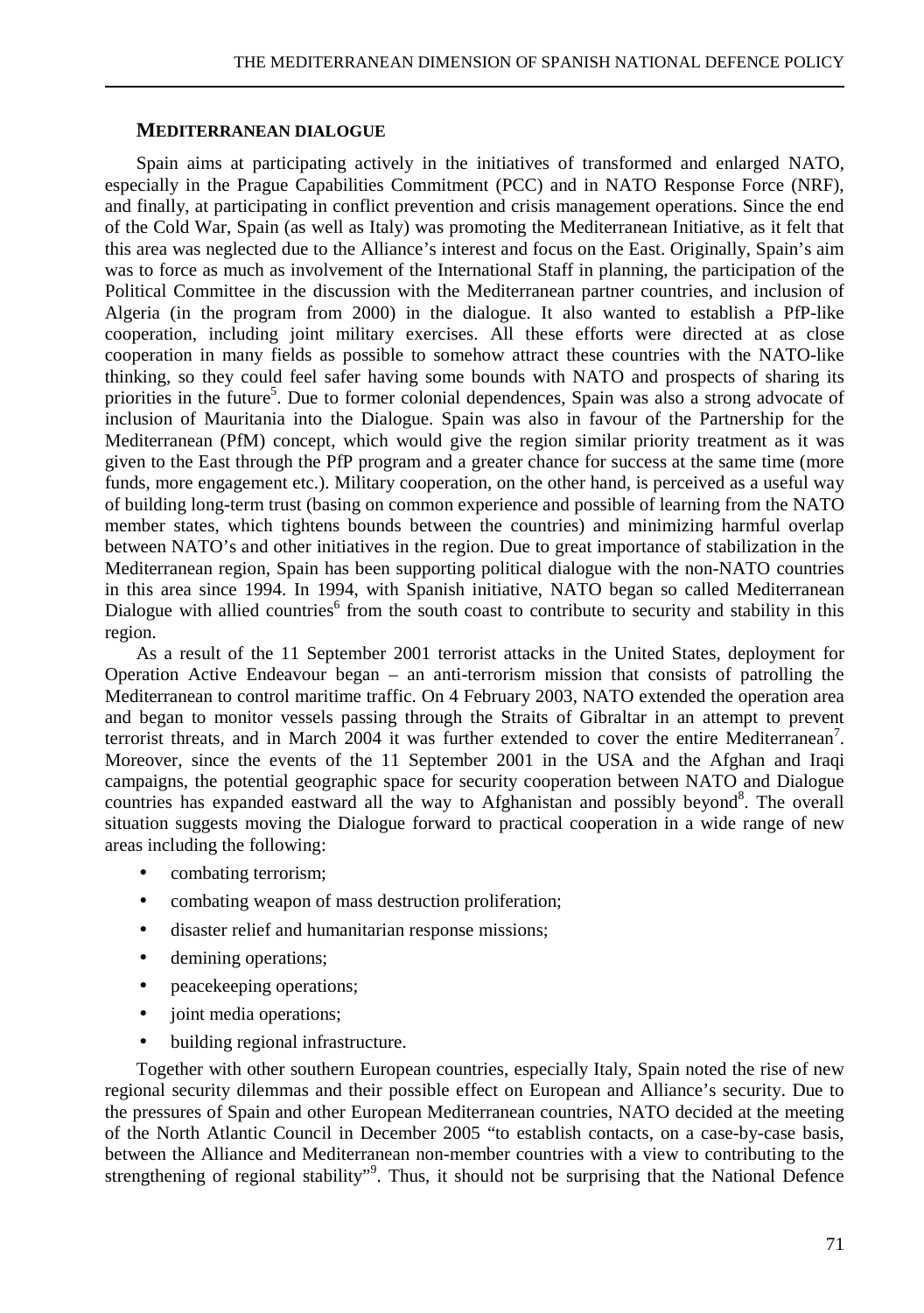Directive states that the Mediterranean area is of special interest to Spain and it is fundamental that it turns to be a region of peace, stability and economic well-being. With respect to security and defence, the initiatives that speed up the dialogue and have impact on bilateral cooperation (mostly economic reasons) with the countries in the region are indispensable<sup>10</sup>. Within the geostrategic unity of the region, Spain considers the Mediterranean as a neighbouring area that requires much of its attention. This is caused by economic, demographic and cultural tensions between the northern and southern coast. Such situation may increase the risk of more intensified migrations on a bigger and uncontrolled scale or may result in frustrations caused by the lack of perspectives, which may be transformed in more or less intensive crisis. To avoid such situations, there is a necessity to impose political solutions with other EU countries from the north coast, which are more prospective. The cooperation is mainly based on financial sphere and flow of investments capable of mobilizing local entrepreneurs and help them with proper development. These political solutions are also supportive in rising mutual confidence and fostering transparency of security and defence policy development. The Dialogue is designed to complement and reinforce other international efforts to establish and enhance cooperation with the Mediterranean countries, which includes mainly the Barcelona Process within the EU, and initiatives taken by the OSCE.

## **MEDITERRANEAN PARTNERSHIP (BARCELONA PROCESS)**

The EU membership enabled Spain to promote its defence policy in the Mediterranean region on a new multilateral forum. It can also influence the EU policy in this area. In 2003, the European Council established the first strategic concept for the European Union, known as Solana Document<sup>11</sup>. The document refers to multilateralism as a base for the conviction that no country is able to face alone the complex problems and challenges of the contemporary world. Hence, the European security strategy stated the following necessity: "The European Union's interests require a continued engagement with Mediterranean partners, through more effective economic, security and cultural cooperation in the framework of the Barcelona Process. A broader engagement with the Arab World should also be considered"<sup>12</sup>. "Spain has "exported" parts of its own foreign policy agenda and subsequently managed to have the EU adopt policies on the area of the Mediterranean, in which the EU had minor or marginal interest of its own<sup>"13</sup>. In this way, Spain helped the EU establish a wider European policy towards the region, strengthening it at the same time.

Mediterranean Partnership was initiated with the Spanish initiative in 1995 during the conference in Barcelona when the Euro-Mediterranean Association was established. This partnership, known as the Barcelona Process, is of principal importance for political, economic, and social relations for dialogue and cooperation in the Mediterranean region. It is also treated as the only forum gathering all actors of the region<sup>14</sup>. Political initiatives, changing the qualitative approach of the EU to the mediterranean policy promoted mainly by Spain (as well as France and Italy), reflected by the Barcelona Conference (1995)<sup>15</sup> and further Malta Meeting (1997), served as recognition of economic, political, and social problems in the region, being a common challenge that requires overall and coordinated approach. This laid a stronger basis of partnership with Algeria, Cyprus, Egypt, Israel, Jordan, Lebanon, Malta, Morocco, Syria, Tunisia, Turkey, and the Palestinian National Authority. Spain, being a promoter of the Partnership, aims at maintaining its importance for external policy of the EU. Such approach is dictated not only by motives of prestige (support for the initiative, which was a Spanish idea, and leading it). There is no doubt that due to this Partnership, Spain is able to realize important goals of its foreign and defence policy in the Mediterranean region. The initiative also reflected a desire among southern EU members (then Spain as well) to restore a perceived imbalance in the allocation of resources between the East and the South<sup>16</sup>. The main aim of the Partnership is to promote long-term stability through economic development and liberalization that are to be achieved through more opportunities for jobs in home countries, raising the standards of living and decreasing the attractiveness of extremist ideologies –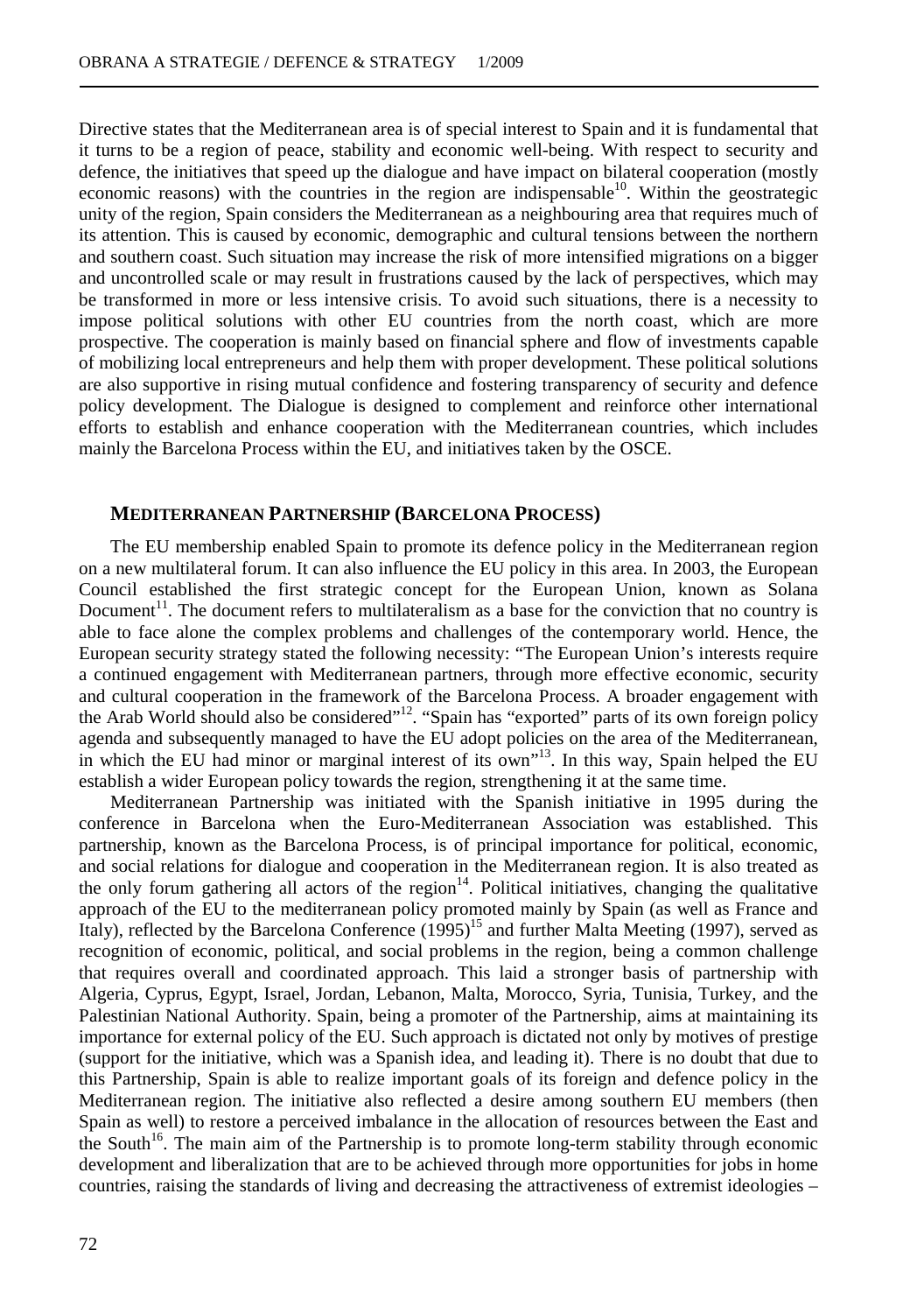all these were planned to limit illegal immigration causing security problems in the southern European countries, which probably concerned Spain the most.

During the EU Paris Summit in July 2008, the 43-nation Union for the Mediterranean (also called the Mediterranean Union) was established, which is supposed to strengthen the Barcelona Process through realization of concrete projects. The Union may have a significant impact on the (Euro-) Mediterranean Partnership. Being a "project of projects", the Union institutionalizes the cooperation in the region, which is highly appreciated by Spain. It may be of great economic and political importance if the projects realized within the Union contribute to economic growth of the region and become a real base for common actions. It is especially important for the non-EU countries which should be treated as equal partners in all projects. Such situation is desired by Spain as creating conditions for economic growth of these countries which will gradually reduce the number of reasons for threats these countries generate. The Barcelona Process permits differential treatment of the non-EU Mediterranean countries, while at the same time encouraging gradual harmonization in the fields of economic development, democratization, and the Middle East peace process<sup>17</sup>.

It is also worth mentioning two events. In 1996, on Spain's request, the EU appointed Special Representative for the Middle East Peace Process – Spanish ambassador in Israel – Miguel Ángel Moratinos held this function first. In 2002 Javier Solana and Miguel Ángel Moratinos held a diplomatic mission during which they met with Jaser Arafat in Ramallah, which was made at the end of the Euro-Mediterranean conference in Spain held within the Barcelona Process. The EU officials called for a ceasefire and an immediate withdrawal of Israeli troops from the Palestinian areas occupied in a three-week offensive.

Moreover, in 2004 the European Council agreed upon the general strategy of the European Neighbourhood Policy (ENP) and Spain (with France) had a great impact on directing this policy also at the Mediterranean countries. Spain opposed the idea of directing it only at new eastern neighbours of the EU, as it feared that the Mediterranean region will be marginalized by the policy of the enlarged EU due to appearance of new challenges. Eventually, since 2004 the Mediterranean Partners are also included in the ENP and since 2007 are funded via the European Neighbourhood and Partnership Instrument as the Mediterranean Partnership still remains a basic instrument of the EU external policy towards the region. Spain also expressed its fear that combining aid programs (Phare, Tacis, Interreg CARDS, MEDA) into one Partnership Instrument will cause reduction of financial means for the Mediterranean Partnership. Spain aims at development of the projects directed at especially Morocco and Algeria, hoping that it will help solve social problems in these countries and reduce emigration (especially the illegal one) to Spain.

## $5 + 5$  **INITIATIVE**

In July 2004 France presented a new initiative for security in the Mediterranean region, limited to the western area, which was initially known as 4+3 Initiative (France, Italy, Portugal and Spain plus Algeria, Morocco and Tunisia), and then broadened to 5+5 Initiative. Its aim is to develop multilateral cooperation to enforce mutual understanding and confidence to promote security in western Mediterranean. To endow greater rank to the initiative, Spain presented a document in the form of a declaration of intents, which was signed in Paris on 21 December 2004 by ministers of defence of the ten participating countries. It expressed willingness to develop practical activities in the field of security, based on the annual plan of action. At the same time, it also established mechanisms that regulate functioning of the Initiative. At the beginning of 2005, the Initiative constituted the institution of the Committee Director of two persons from the ministry of defence<sup>18</sup> to supervise the annual plans of action. Each country participates in the committee, holding the presidency for one year<sup>19</sup>. Nowadays, most of the activities concentrate in four areas:

maritime security;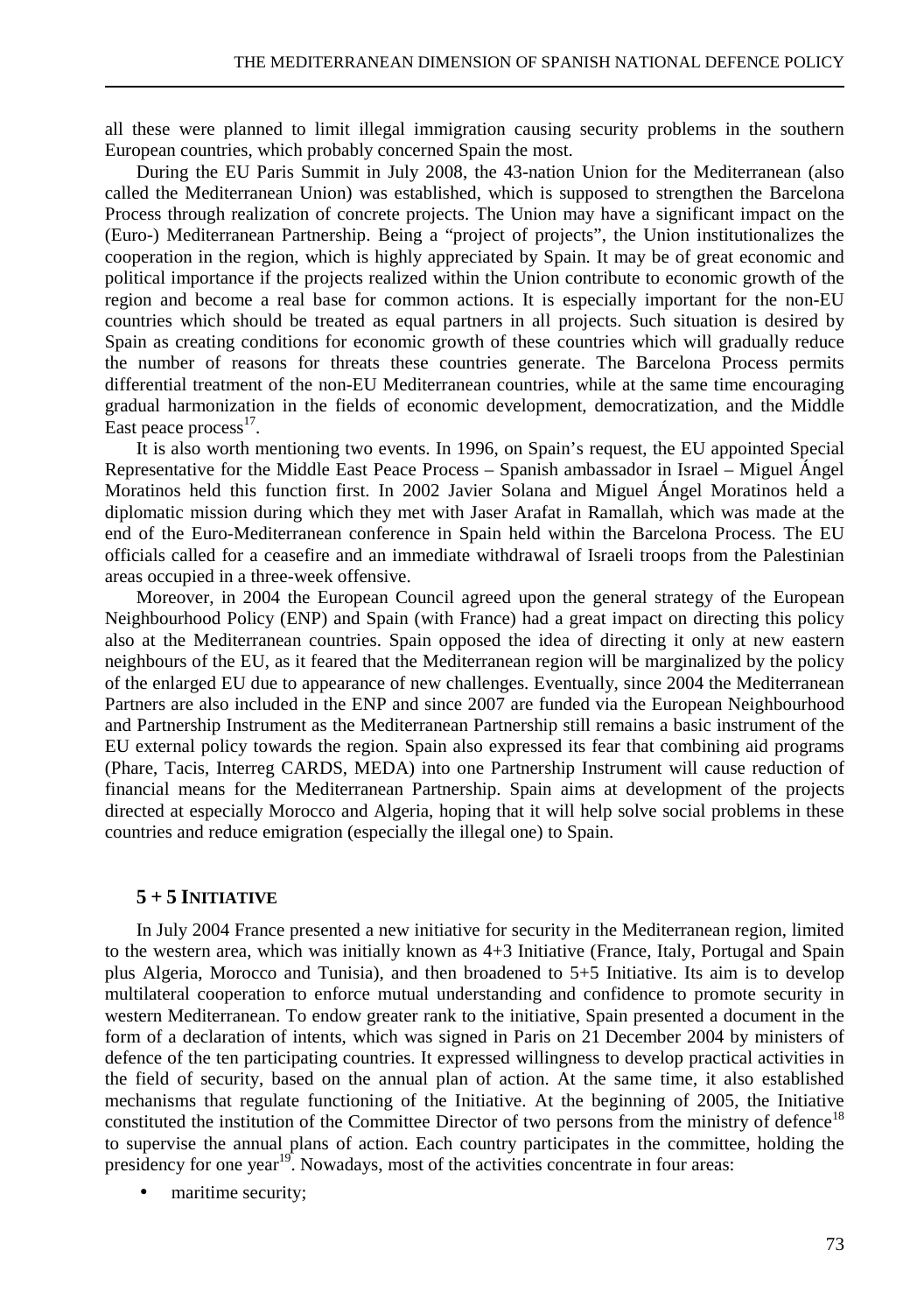- aerial security;
- armed forces participation in supporting civilian institutions dealing with citizens' protection and crisis management;
- education (training).

Spain has always participated very actively in the activities within the annual action plan. For the year 2008, Spain offered to conduct two out of twenty suggested projects. The first one was organization of a seminar on "A Woman in the Armed Forces", and the second was carrying an exercise on maritime security, which was accomplished with Portugal. Moreover, apart from the annual action plan, there are attempts to establish wide range projects:

- 5+5 Defence College, which was proposed by France and supposed to start in 2008;
- Virtual Regional Maritime Traffic Control Centre (V-RMTC), proposed by Italy;
- Centre of Research and Strategic Studies of the Euro-Maghreb Region, proposed by Tunisia;
- Centre for Humanitarian Demining, proposed by Libya.

The North-South dialogue in the Mediterranean area is realized mainly within the 5+5 Initiative. The five countries of Maghreb share the cautious vision with respect to the European Union and NATO, and are definitely more active within the 5+5 Initiative. It shows the validity and importance of such type of regional cooperation, whose more pragmatic approach complements the actions undertaken by the UE and NATO, and can entail more dynamic realization of the Barcelona Process assumptions in the field of security.

## **CONCLUSION**

It seems that Spain, being aware of the fact that there are no one-dimensional solutions or sufficient means (including military ones), stands in the position that the fundamental contribution to the process of constructing step by step a more secure world (within the European frames, especially Mediterranean, but also international, in general) can be achieved through missions as well as defence diplomacy and strengthening regional bonds.

It seems obvious that main priorities of Spanish defence policy will remain unchanged, which means that Spain will continue contributing to the European Security and Defence Policy as well as to NATO operations and activities, being especially focused on the Mediterranean region as an area of its special interest. Spain will carry on the initiatives within the Barcelona Process, Mediterranean Dialogue and the 5+5 Initiative. Spanish strategic interests in this field (maintaining peace and stability in the Mediterranean area) have remained unchanged for years, and are repeated by politicians from both leading Spanish national parties – PP (Partido Popular – Popular Party) and PSOE (Partido Socialista Obrero Español – Spanish Socialist Labour Party) and is confirmed by documents issued by the Spanish Ministry of Defence (e.g. in Strategic Defence Review – *Revisión Estratégica de Defensa*). However, understanding of this priority is a bit different with respect to the ideology of these two main parties. Aznar's government tried to use NATO to realize the strategic interests of Spain in the Mediterranean region. Zapatero's attitude towards e.g. Spanish participation in peace support operations and countering terrorism is dissimilar. Zapatero, even though he treats NATO as a guarantee of Spain's security, views the cooperation with the EU as a vital point of his foreign and security policy, which means a significant change of attitude towards NATO activities. Zapatero aims at strengthening multilateral effort directed at stabilization at the Mediterranean and using the EU, as it disposes of better political, economic and social means of cooperation within the Euro-Mediterranean Partnership, rather than NATO. Finally, Zapatero also proposed an alternative to the American "war with terrorism", suggesting a "civilization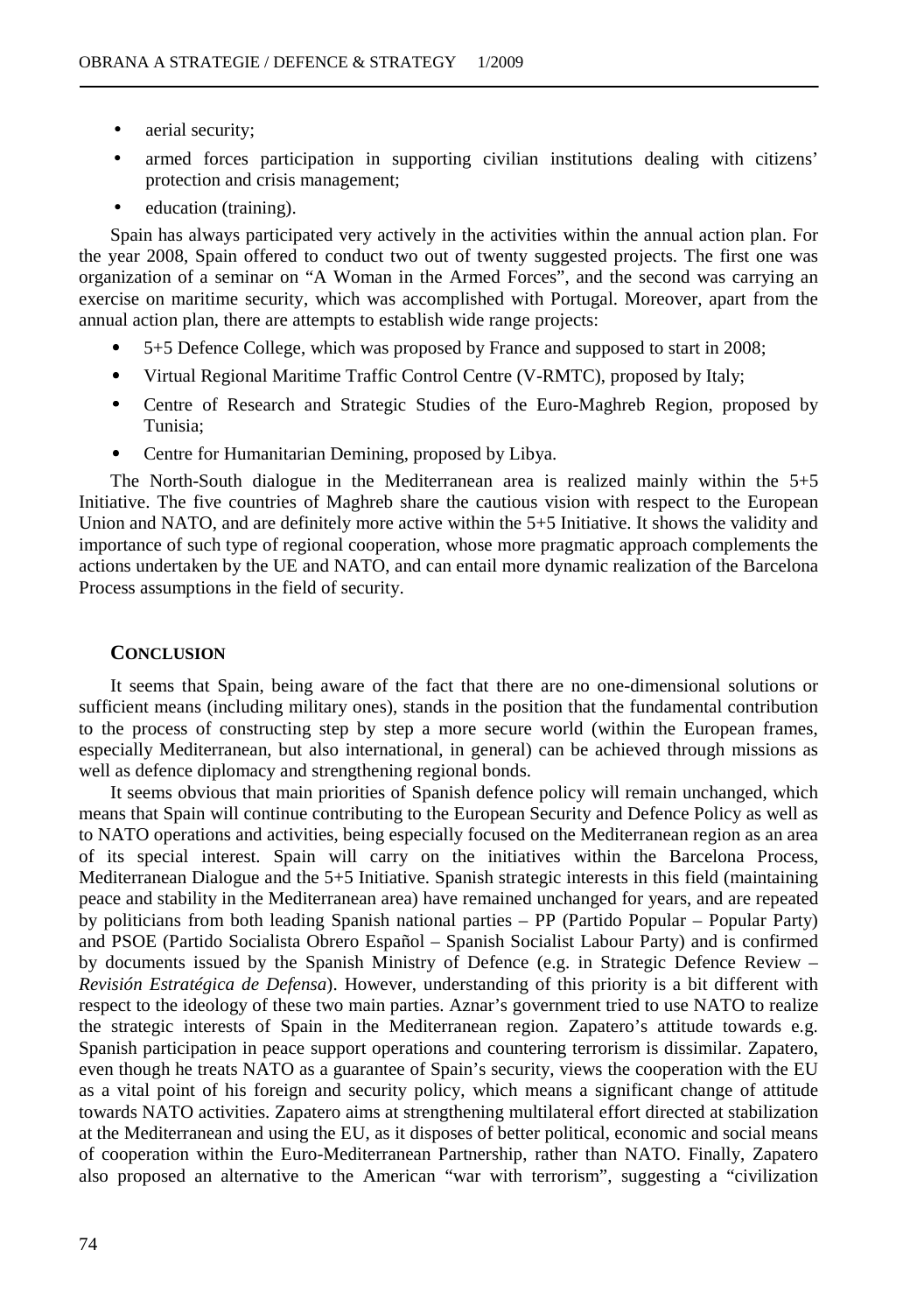dialogue" program within the UN, aiming at peaceful cooperation with the Islamic countries (economic and trade relations, countering reasons of terrorism in a peaceful way).

Spain treats Moroccan pretence to Spanish territories in Africa (Ceuta and Melilla as well as neighbouring islands) seriously. It has used the EU to dilute its bilateral relations with Morocco into a relation consisting of multiple and interdependent layers of interests which forms a part of a wider European policy towards the Mediterranean. EU membership also allowed Spain to transform some of the problems it had with the Mediterranean countries and create a web of interdependence (definition of an overall EU strategy towards the Mediterranean, fisheries started being dealt with in a global package which included market access issues, development aid and technical cooperation<sup>20</sup>, which is significant for the Spanish-Moroccan relations). One of the main problems is also the growing migration from African Muslim countries, which can cause internal instability due to growing threat of terrorism, lack of assimilation of the newcomers with the rest of the society, growing unemployment of these people (due to their lack of language proficiency and skills, which results in the growth of delinquency). Another (maybe controversial) decision of Zapatero's government which is linked (even if indirectly) to the Mediterranean, namely tempering of immigration law, allowed illegal emigrants staying in Spain for a long time to legalize their settlement.

Last but not least is the new dynamic in regard to the issue of Gibraltar. Current government's policy does not aim at changing Spain's aspirations or traditional policy, but at putting aside the issues which prevented both sides from building mutual trust and cooperation. "It now seeks to form a part of Spain's state policy in a definite manner and to contribute to developing cooperation between the two communities help dilute the current differences and, above all, to not waste another twenty years in sterile conflict"<sup>21</sup>.

Spain's wide interest in international security and its contribution to building world's stability is confirmed not only by its participation in various UN, NATO or EU missions and operations<sup>22</sup> as well as initiatives, but is also engaged in solving the most difficult and complex problems such as the Middle East conflict. Spain also tries to participate in solving the Israeli-Palestinian conflict which is perceived as a factor causing destabilization in the region. Due to countering internal and international terrorism as well as fighting problems connected with illegal immigration, Spain is in favour of further development of the EU as an area of freedom, security and justice (which was initiated within the Tampere process in 1999).

Even though the Mediterranean Dialogue was created mostly because of Spanish initiative, its current state, which is a consequence of weakened interest of the rest of the allies and partner countries of the Dialogue, does not meet Spanish expectations. Spanish initiatives within NATO on stabilization in the Mediterranean region are also conducted within the EU and its Euro-Mediterranean Partnership. Spain under Zapatero's government, unlike the previous one, will rather try to activize its policy within the EU working closely with France, to strengthen political dialogue and bilateral relations with Maghreb countries. In such a context, it seems important that Spain did not clearly state its position towards the decision made during NATO summit in Istanbul regarding broadening the Mediterranean Dialogue. It is a kind of confirmation of the growing importance of the EU in Spanish defence policy in the Mediterranean dimension.

As far as the further development of the EU as a global actor is concerned, Zapatero's government is convinced that the EU member states should act in the direction of the European Security Policy development based on multiplicity of instruments in civil and military crisis management (the Euro-Mediterranean Partnership fits this schema) and closely cooperate with the UN, as well as be compatible with NATO at the same time. Aiming at political strengthening of the EU, Spanish government is interested in improvement of relations between the EU and the USA (also in broader, transatlantic aspect). Spain also supports the development of the European Neighbourhood Policy which is treated as an instrument for realization of the Mediterranean Partnership's aims, as only synergy of efforts may bring a desired effect in every field, so also in the Mediterranean dimension of the Spanish defence policy.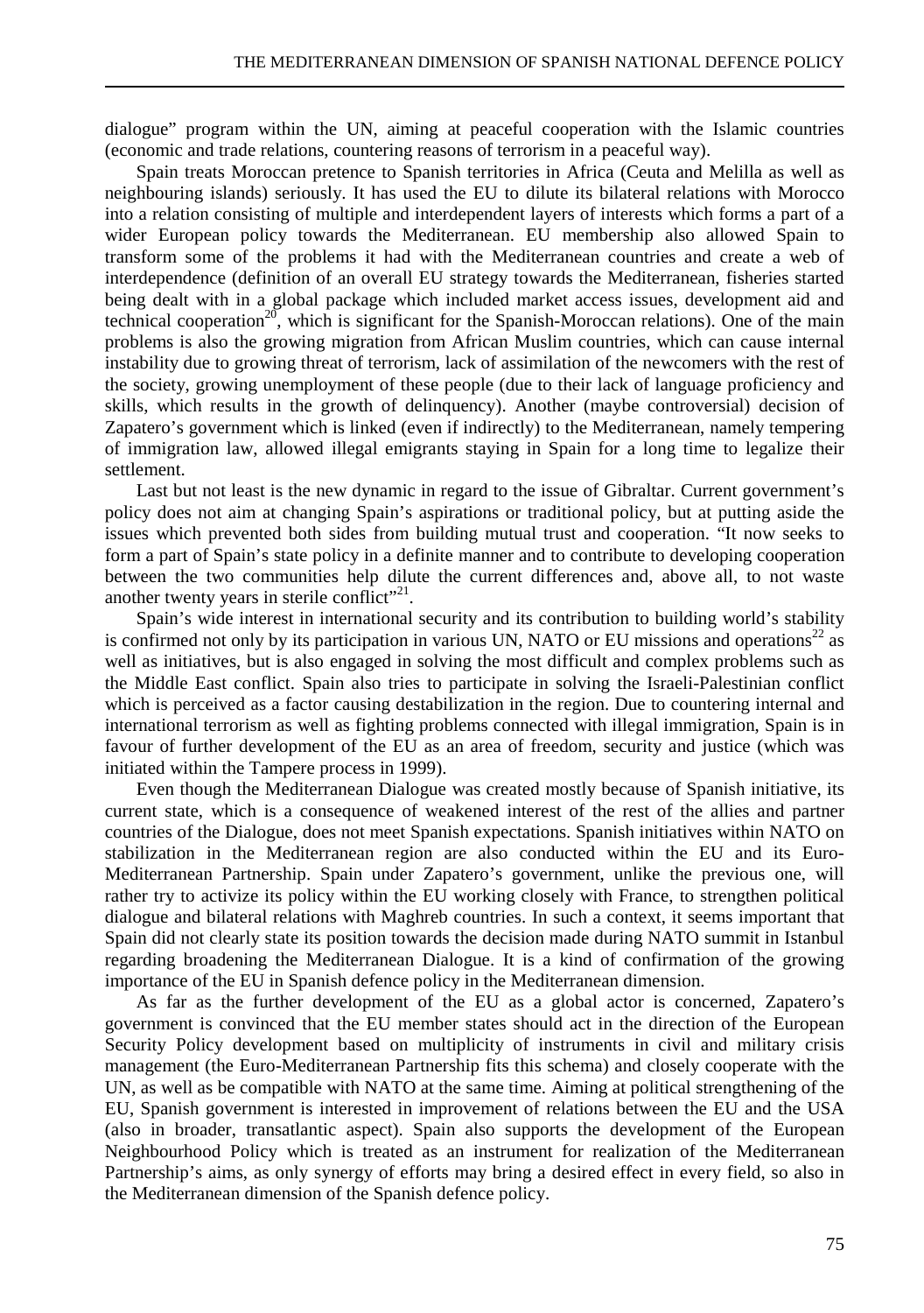Previous Spanish initiatives and activities which influenced the establishment of the coherence policy as well as the European citizenship were also motivated by the will of strengthening the EU policy in the Mediterranean region. In similar context, Spain treats the European Neighbourhood Policy perceiving it as another instrument of realization of Mediterranean Partnership aims. Spanish government always points towards intensifying the EU policy in the region (which is strongly supported by Portugal, France, Italy and Greece due to similar priorities in the field). Spain would prefer the ENP to support the countries participating in the Mediterranean Partnership rather than East European states. Spain also used the ENP to improve its relations with Morocco which were quite tense after Moroccan invasion on Spanish island, Perejil. Terrorist attack in Madrid in 2004 however, brought out the necessity of tightening cooperation between the two countries in terms of security. In this way, the need of countering terrorism constituted another area of cooperation and another reason of Spanish special interest in close contacts with the Mediterranean countries and the EU's support for them. As it was presented, the Mediterranean area is important for Spain because of historic reasons as well as current issues, such as security in terms of possible terrorist attacks from the Middle East, illegal immigration, and financial support for the Maghreb countries to prevent destabilization in the region, which causes all the above mentioned problems.

It seems that Spain, and other countries as well, understood that acting on so many fora is not efficient as the programs closely overlap and may undercut each other's effectiveness. Probably a synergy of efforts in the field especially between NATO and the EU would be a best solution also to omit duplication.

## **NOTES**

 $\overline{a}$ 

<sup>1</sup> *Directiva de Defensa Nacional* (DDN) 1/2008, Madrid 2008.

 $2$  There were a few more initiatives within the Mediterranean area, which were also supported by Spain, it is worth mentioning three of them:

the Conference on Security and Cooperation in the Mediterranean (CSCM) – initiative proposed by Spain and Italy in 1990 as a southern counterpart to the Conference on Security and Cooperation in Europe (CSCE). It was designed to reflect the three-basket approach of the Helsinki process, but faced many difficulties and was never officially approved;

<sup>•</sup> the Forum for Dialogue and Cooperation in the Mediterranean, proposed by Egypt in 1991 which was a result of exclusion from the 5+5 Initiative, and it gained Spanish support (as well as France, Portugal, Italy and Greece); the problem with this initiative was that most of its functions are being overtaken by the Barcelona Process;

<sup>•</sup> the OSCE's Mediterranean Contact Group – an idea developed by Spain with France and Italy aiming at establishing an informal contact group with experts from Algeria, Egypt, Israel, Morocco, and Tunisia to allow them benefit from OSCE's experiences.

Additionally, within the Western European Union Mediterranean Framework, there were created EUROFOR and EUROMAFOR composed of Spanish, Italian, French and Portuguese units, which was treated with suspicion by the north African countries.

<sup>3</sup> Spain has 1100 soldiers serving within the complex UNIFIL (United Nations Interim Force in Lebanon) mission. Originally, UNIFIL was created by the Security Council in 1978 to confirm Israeli withdrawal from Lebanon, restore international peace and security and assist the Lebanese Government in restoring its effective authority in the area. Following the July/August 2006 crisis, the Council enhanced the Force and decided that in addition to the original mandate, it would, among other things, monitor the cessation of hostilities; accompany and support the Lebanese armed forces as they deploy throughout the south of Lebanon; and extend its assistance to help ensure humanitarian access to civilian populations and the voluntary and safe return of displaced persons. (for more information, see: <www.un.org>).

<sup>&</sup>lt;sup>4</sup> The 5+5 Initiative was signed by Algeria, France, Italy, Libya, Malta, Morocco, Mauritania, Portugal, Spain and Tunisia.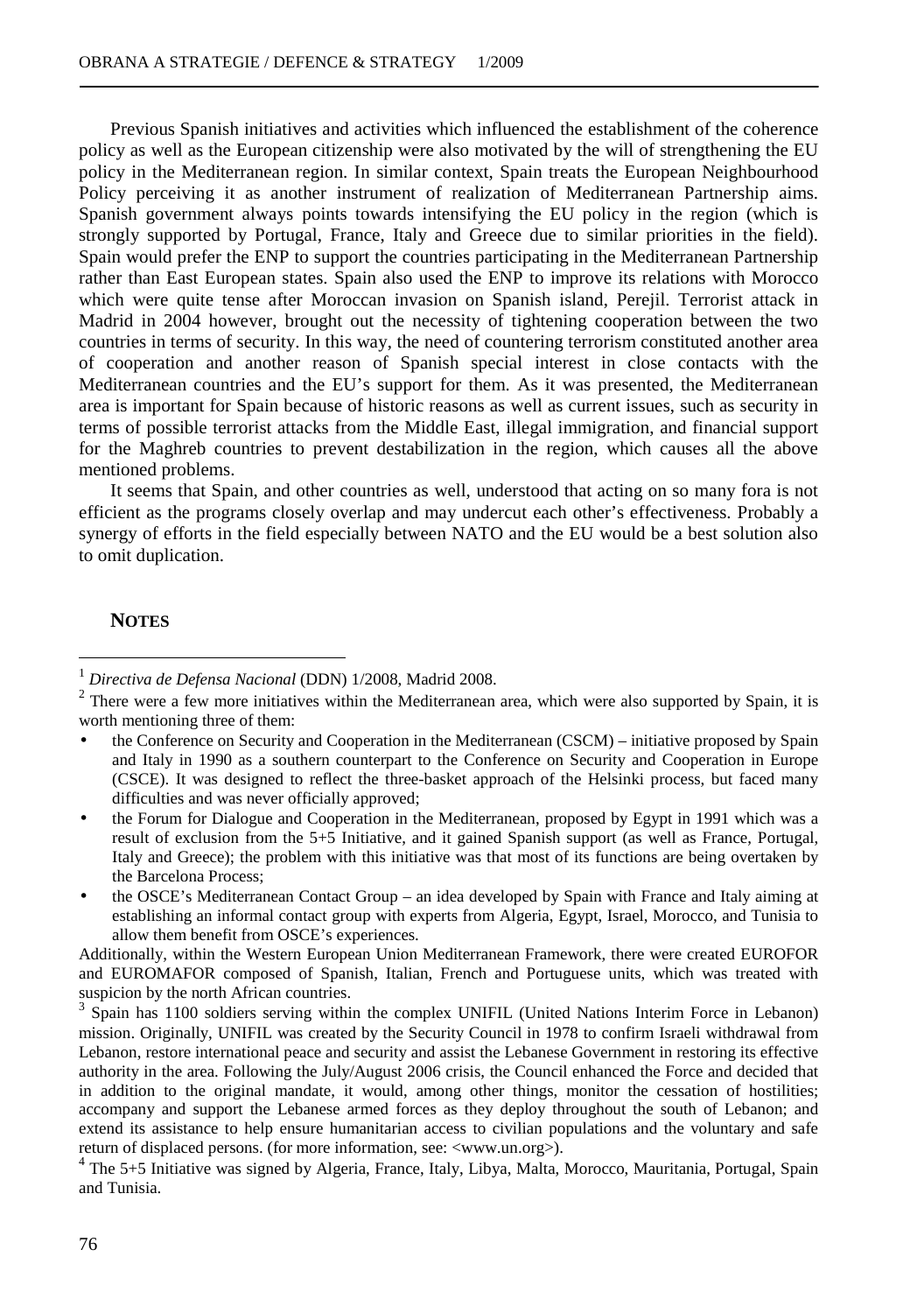5 For more information in the field see: S. LARRABEE, J. GREEN, I. LESSER, M. ZANINI, *NATO's Mediterranean Initiative: Policy Issues and Dilemmas*, RAND Monograph Report 1998, p. 50-52.

<sup>6</sup> Seven non-NATO countries that participate in the Mediterranean Dialogue are: Algeria, Egypt, Israel, Jordan Mauritania, Morocco, and Tunisia.

7  *Spain Today 2008*, Ministry of the Presidency, Madrid 2008.

8 M. K. SAID, *Assessing NATO's Mediterranean Dialogue*, NATO Review, spring 2004.

<sup>9</sup> NAC Final Communiqué, NATO M-NAC-2(94)116, issued at the Ministerial Meeting of the North Atlantic Council, NATO Headquarters, Brussels, December 1, 2004.

<sup>10</sup> *Directiva de Defensa Nacional 1/2004*, Madrid 2004, point 2, p. 3.

<sup>11</sup> A Secure Europe in a Better World - the European Security Strategy, approved by the European Council held in Brussels on 12 December 2003 and drafted under the responsibilities of the EU High Representative Javier Solana.

<sup>12</sup> A Secure Europe in a Better World. European Security Strategy, Brussels, 12 December 2003, chapter II, p. 8, available at:  $\langle$ www.consilium.europa.eu>.<br>13 -

<sup>13</sup> J. I. TORREBLANCA, Ideas, preferences and institutions: explaining the Europeanisation of Spanish Foreign Policy, "ARENA Working Papers" 01/26. Universidad de Oslo, Advanced Research on the Europeanisation of the Nation-State, p. 12.

<sup>14</sup> In the Barcelona Process are involved 38 countries – 26 of the European Union and Algeria, Egypt, Israel, Jordan, Lebanon, Libya, Mauritania, Morocco, Palestinian Autonomy, Syria, Tunisia and Turkey.

<sup>15</sup> Barcelona Conference was a foundation for the Barcelona Process.

<sup>16</sup> See: S. LARRABEE, J. GREEN, I. LESSER, M. ZANINI, *op.cit.*, p. 24.

<sup>17</sup> Ibidem, p. 32-33.

 $\overline{a}$ 

<sup>18</sup> On the Spanish part, it is the director general for defence policy and the chairman of the Joint Chiefs of Staff.

<sup>19</sup> It rotates in alphabetical order (first presidency was held by Algeria, next by France, then Italy, and in 2008 it was taken over by Libya). The country holding the office is responsible for hosting working meetings and an annual meeting of ministers of defence evaluating actions undertaken during the year as well as approving the  $\frac{1}{2}$  course of action for the subsequent year.

<sup>20</sup> J. I. TORREBLANCA, op. cit., p. 12-14.

<sup>21</sup> L. R. BARTUMEUS, *Gibraltar: Alternative Diplomacy*, "ARI" No 198/2004.

22 Since the year 1989 (Spain's official participation in the United Nations missions began in 1989. Before this date, Spain had participated, albeit very sporadically, in similar operations, which we are now called "peace-keeping operations".), Spain has participated in 52 peace-keeping and humanitarian operations, which nearly 80,000 troops from its three standing forces have made possible with their presence on four different continents.

## **LITERATURE**

- [1] *A Secure Europe in a Better World. European Security Strategy*, Brussels, 12 December 2003.
- [2] BARTUMEUS, L. R., *Gibraltar: Alternative Diplomacy*, "ARI" No 198/2004.
- [3] *Directiva de Defensa Nacional 1/2004*, Madrid 2004.
- [4] *Directiva de Defensa Nacional 1/2008*, Madrid 2008.
- [5] DOMEJKO-KOZERA, P., *Polityka bezpieczeństwa Hiszpanii w latach 1992-2004*, Wydawnictwo Naukowe Temper: Warszawa 2006.
- [6] FAYANÁS, E., *La política de defensa en España*, "El Inconformista Digital", Periódico independiente desde el subsuelo - Periodismo independiente en la red, Barcelona, 22 Noviembre 2003.